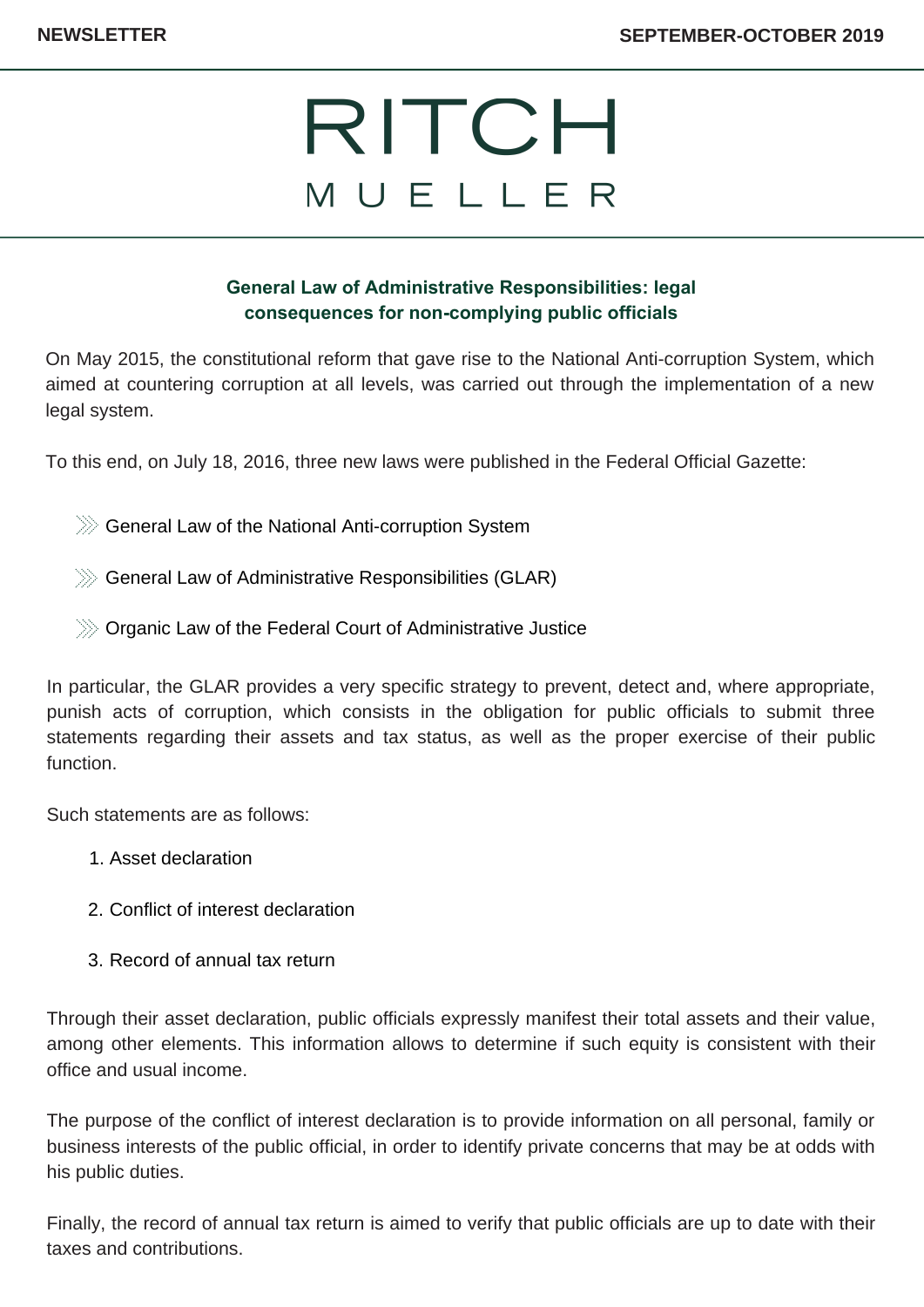### **When are they due?**

All public officials are required to submit such declarations and records via the electronic system administered by the Secretary of Public Function, within the following time limits:

### **Asset declaration**

- $\gg$  Within 60 calendar days of taking over their office, public officials shall declare the total of their estate, worth and date of acquisition (Initial Declaration).
- $\ggg$  During May of each year, they should manifest any shift in their patrimony, worth and date of acquisition of new assets, and the means by which they acquired them (Declaration of Asset Modification).
- $\gg$  Within 60 calendar days of leaving office, they shall manifest the total of his estate, worth and date of acquisition (Conclusion of Office Declaration).

### **Conflict of interest declaration**

Time limits are the same as the asset declaration, except where the public official considers the possible actualization of a conflict of interest, in which case he must submit such declaration.

#### **Record of annual tax return**

It is due after the annual tax return has been submitted.

### **Consequences if not submitted**

If the public official does not submit his declaration of assets or interests within the above time limits:

- $\gg$  An investigation of alleged administrative offenses shall be initiated immediately, and the official will be required to present it.
- $\gg$  Where the official does not submit his declarations within 30 days of being required, he will be removed from office.
- $\gg$  In the event that the public official does not submit his Conclusion of Office Declaration, he will be disenabled from 3 months to one year.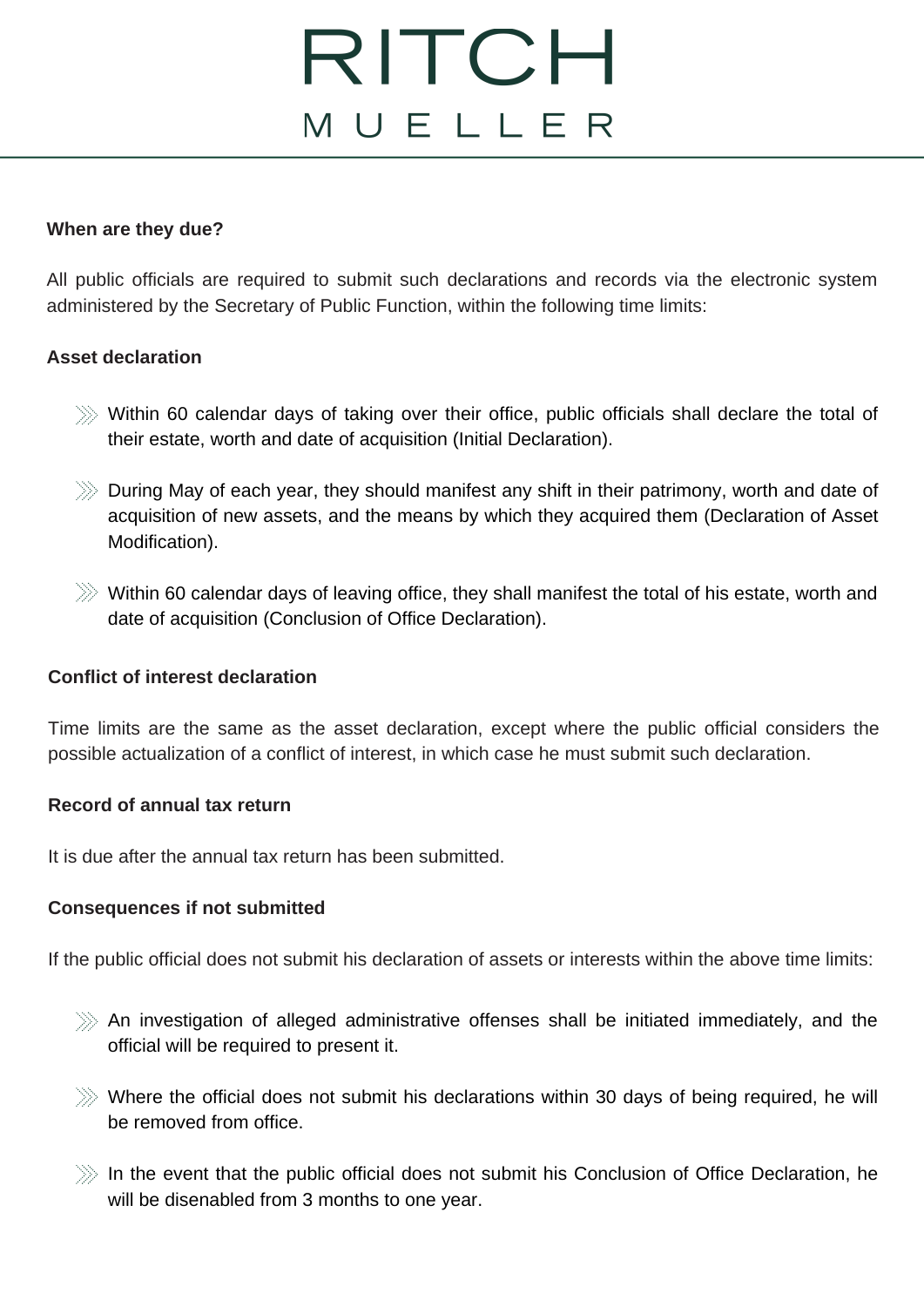### **Which assets should be included in the Asset declaration?**

Public officials must report all their acquired assets and those over which they are regarded as owners, as well as those received or held by spouses or concubines and direct economic dependents, unless they prove they obtained them themselves.

The Secretary of Public Function and the internal control bodies of each public agency may carry out investigations or audits to verify the consistent evolution of the estate and assets of public officials.

### **Excessive and unjustified patrimony**

Where the Asset declaration reflects an unexplained or unjustified increase in regard to their salary, public officials must clarify the origin of such enrichment. In failing to do so, an investigation file will be opened and, based on the disproportion of the enrichment, they may be reported to the Public Ministry.

#### **The investigation**

The authority will initiate the investigation ex officio where it finds that the public official may have committed and administrative offense. However, anyone can report it, even anonymously, in which case their identity will be protected.

The investigating authority may have access to all the information it needs to clarify the facts, including classified or confidential information, such as bank, tax, stock exchange or fiduciary data, among others.

Where there is insufficient evidence to consider that an administrative offense has been committed, the case shall be closed and concluded. Otherwise, the investigating authority must classify the offense as serious or not serious and will initiate the administrative responsibility procedure.

Finally, if there is a risk that the public official may conceal, sell or deplete his assets, they may be seized as a precautionary measure.

### **Concealing enrichment, hiding conflicts of interest, and providing false information are serious administrative offenses**

Public officials who lie or withhold information in their declarations in order to conceal the increase in their assets, any conflict of interest, or the unjustified use of assets, commit a serious administrative offense.

The same applies if they submit false information, fail to respond to the authority's requests or deliberately delay the submission of such information.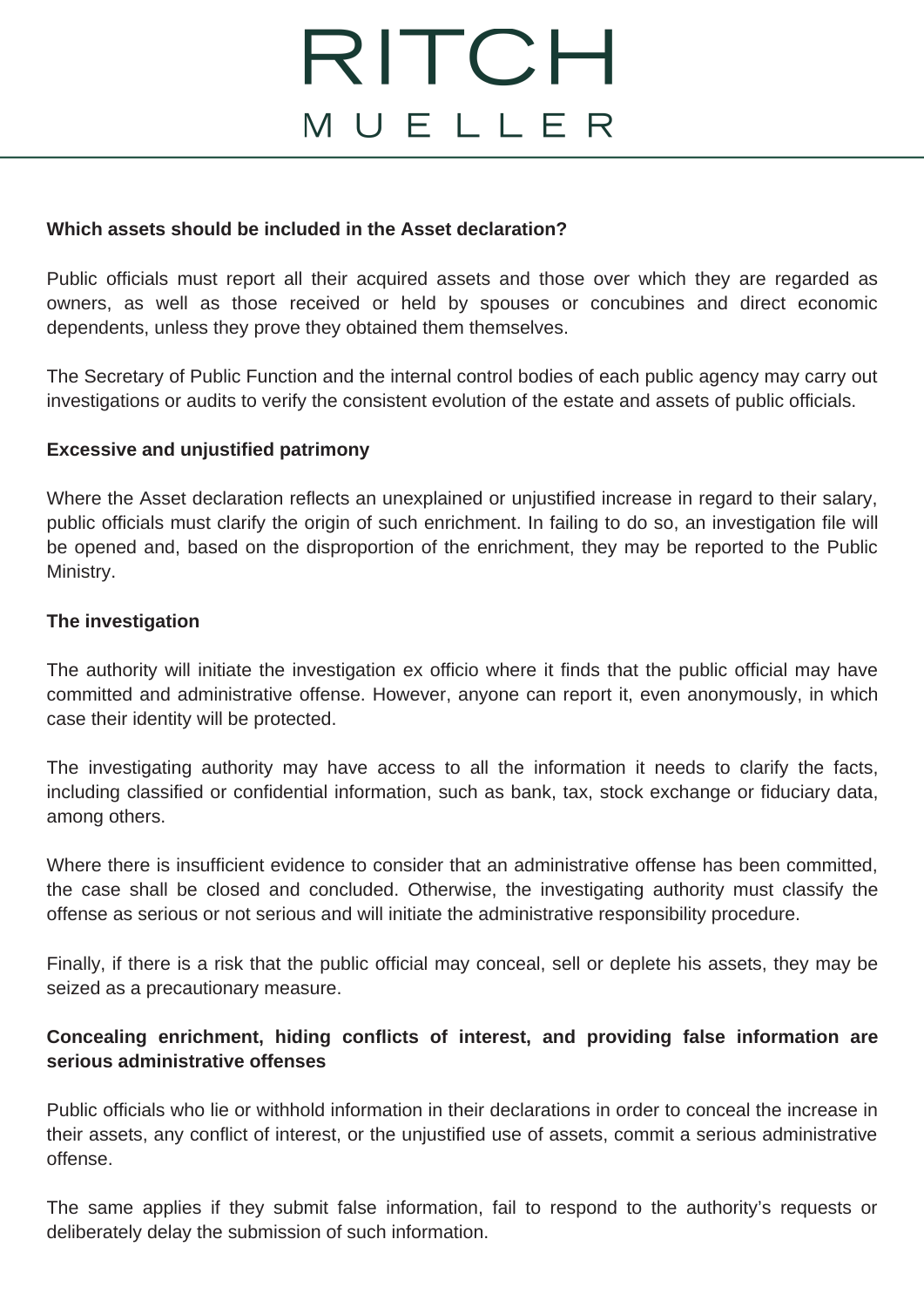### **Administrative sanctions for serious offenses**

Sanctions for serious administrative offenses are as follows:

- 1. Suspension from office for 30-90 calendar days
- 2. Dismissal from office
- 3. Financial penalty
- Temporary disablement as public official and to participate in public works, acquisitions, 4.leases and services for up to 20 years.

Depending on the seriousness of the offense, one or more of the above sanctions may be imposed.

In addition, the judge shall impose a financial penalty when the offense has economically benefited the public official, his spouse, blood relatives, civil relatives or third parties with whom he has professional, work or business ties, as well as his partners or any entity to which he is associated. In such cases, the sanction may be twice the benefits obtained.

On the other hand, if the offense caused damages to the Treasury or public assets, compensation may also be determined.

The financial penalties will constitute tax credits which the Tax Administration Service, or the competent local authority, shall execute through the enforcement procedure.

### **Illicit enrichment is a crime**

Where the investigation authority detects the probable commission of a crime, a report must be filed before the Public Ministry.

Illicit enrichment, for instance, occurs when the public official is unable to demonstrate the legitimate increase in his patrimony or the legitimate source of his assets or those over he is regarded as owner, or assets received or held by his spouse, and direct economic dependents, unless they prove they were rightfully obtained.

It is likely, therefore, that concealed enrichment referred to in the GLAR may also be considered illicit enrichment, in which case the public official may be subject to the following criminal penalties: